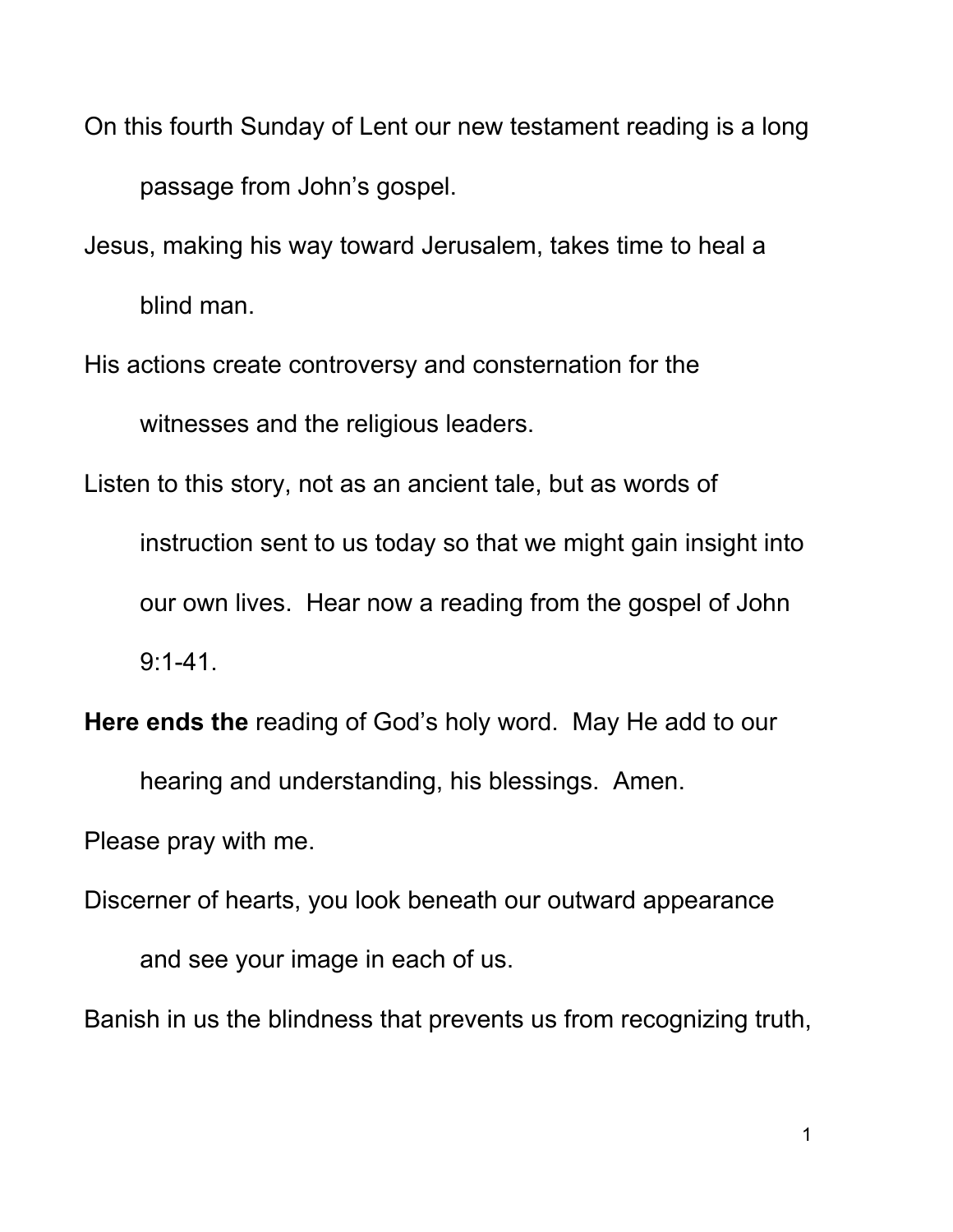so we may see the world through your eyes and with the compassion of Jesus Christ who redeems us. May the words of my mouth and the meditations of my heart be acceptable to you, O Lord, my rock and my redeemer.

Amen.

## **Sermon**

I spent a fair amount of time in the past week in airports making our way to and from San Diego.

Aside from being overwhelmed with the number of people who move through the air travel industry in a given day, I was intrigued by the diversity of humanity.

It seemed that God's creative masterpiece was on display – every shape and size, color, nationality, personality – of course, only those who can afford to travel.

In the beautiful Oceanside parks of southern California, however,

I also saw those who live outside with only as much as they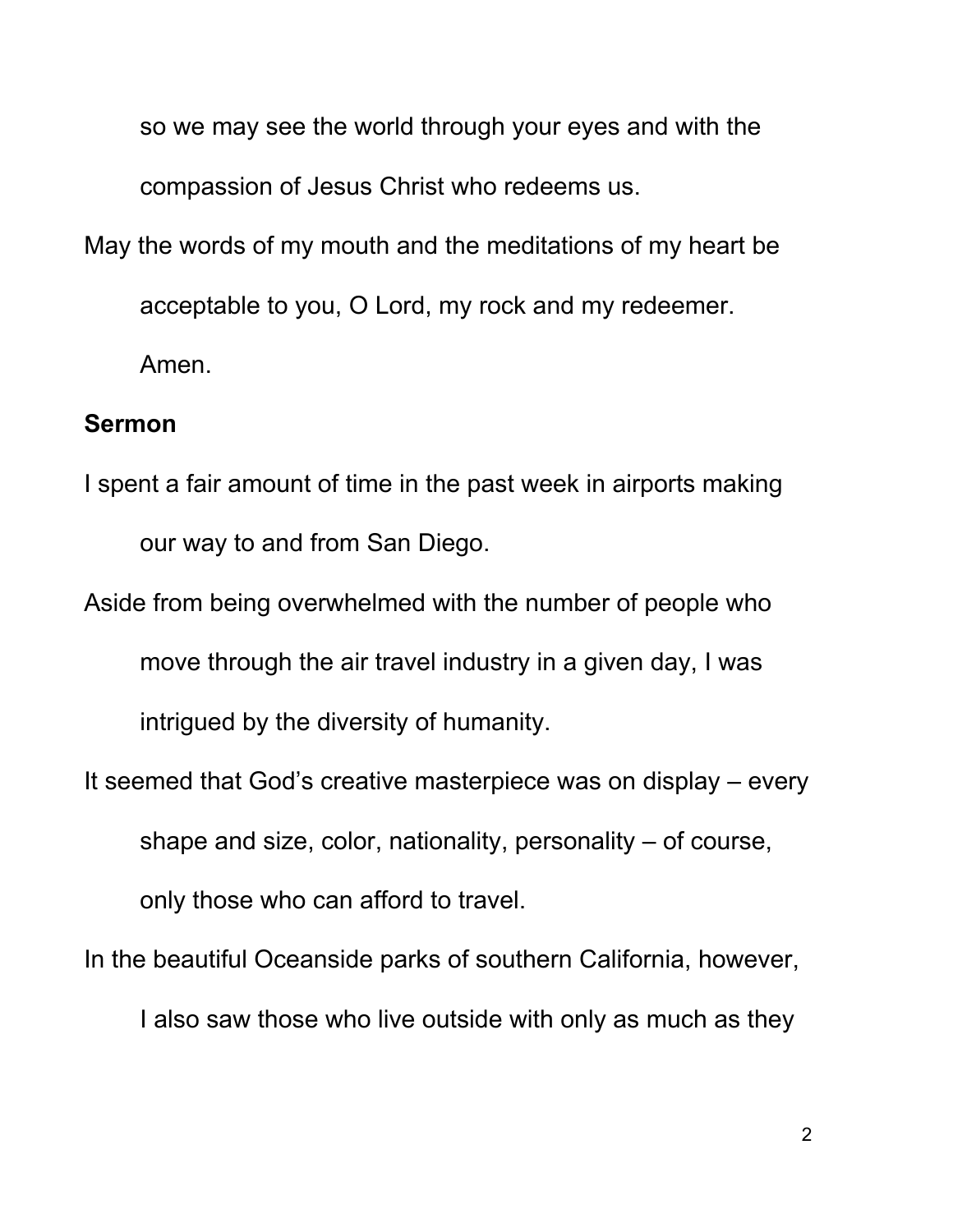can carry.

I believe that I saw more people in the last ten days than in the entire previous year.

I wondered about their stories.

In Chicago's O'Hare airport I saw a man wearing a t-shirt that said 'Bad choices make great stories.'

In our daily lives we all make choices (consciously or

subconsciously) about what we will see and what we won't.

It's tempting to choose not to see the suffering and injustice in our

world – to switch off the news, and to ignore reports of grief, war and trauma.

It's tempting to avoid seeing certain people and to allow them to just blend in with the landscape, removing their need and struggle from our vision.

It's tempting to avoid seeing God's truth and grace in those with whom we disagree, and whom we would rather see as "all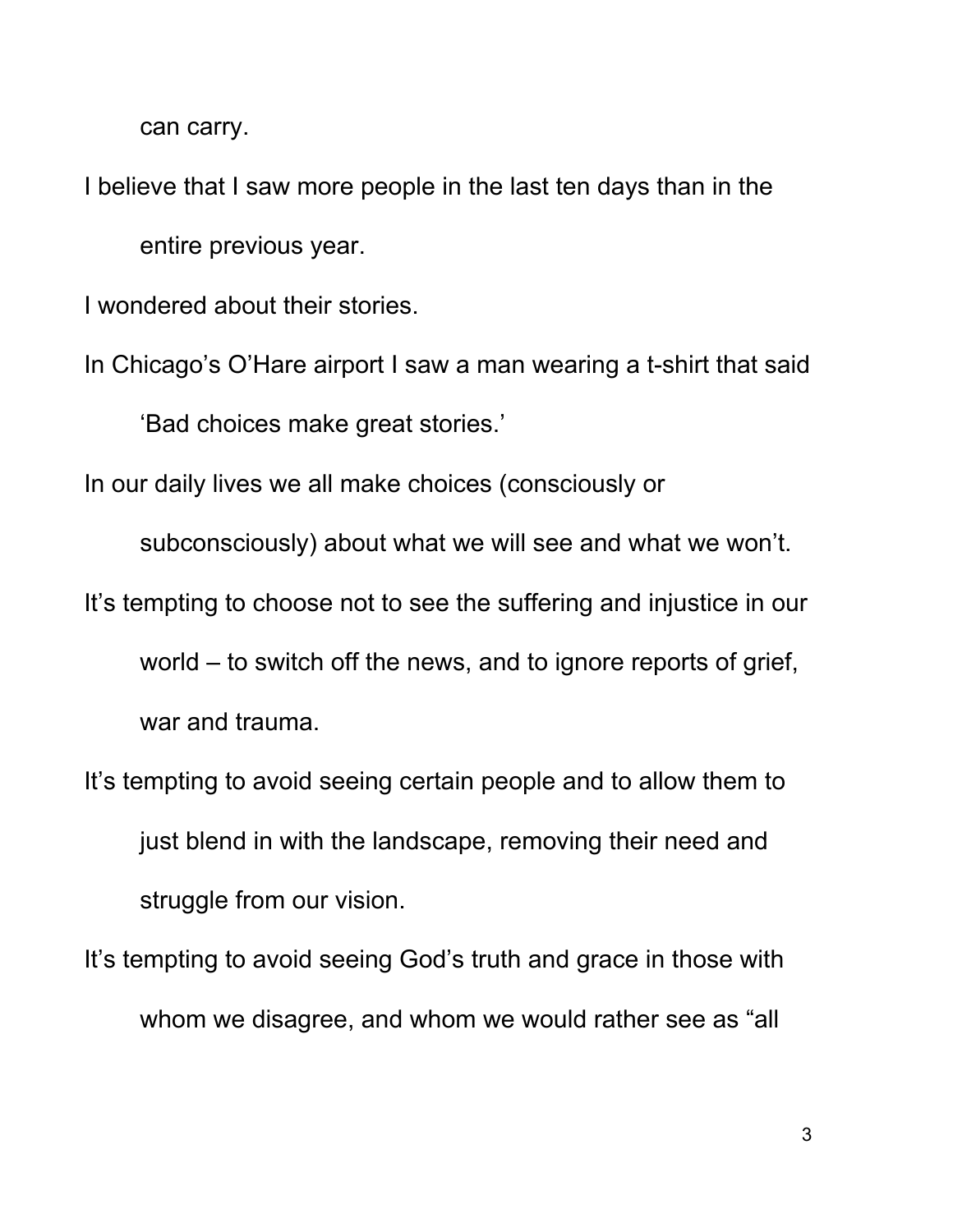bad".

It's tempting to avoid seeing the brokenness in those we support and with whom we agree and to see them as "all good". It's tempting to avoid seeing the resources, the opportunities and the capacity we have for making a difference, and to rather believe we can do nothing.

But, as one writer proclaimed, "if we have really seen Jesus, and if we have truly seen God's reign proclaimed and manifest in Christ, then we have to confront how we see things, and allow God's grace and mercy, God's truth and justice to change our seeing and shed light on our world, our relationships and our neighborhoods."

What do you see when you look at the world?

Are you looking through your mortal eyes or can you imagine

God's vision?

From the Hebrew scripture we are reminded: "the Lord does not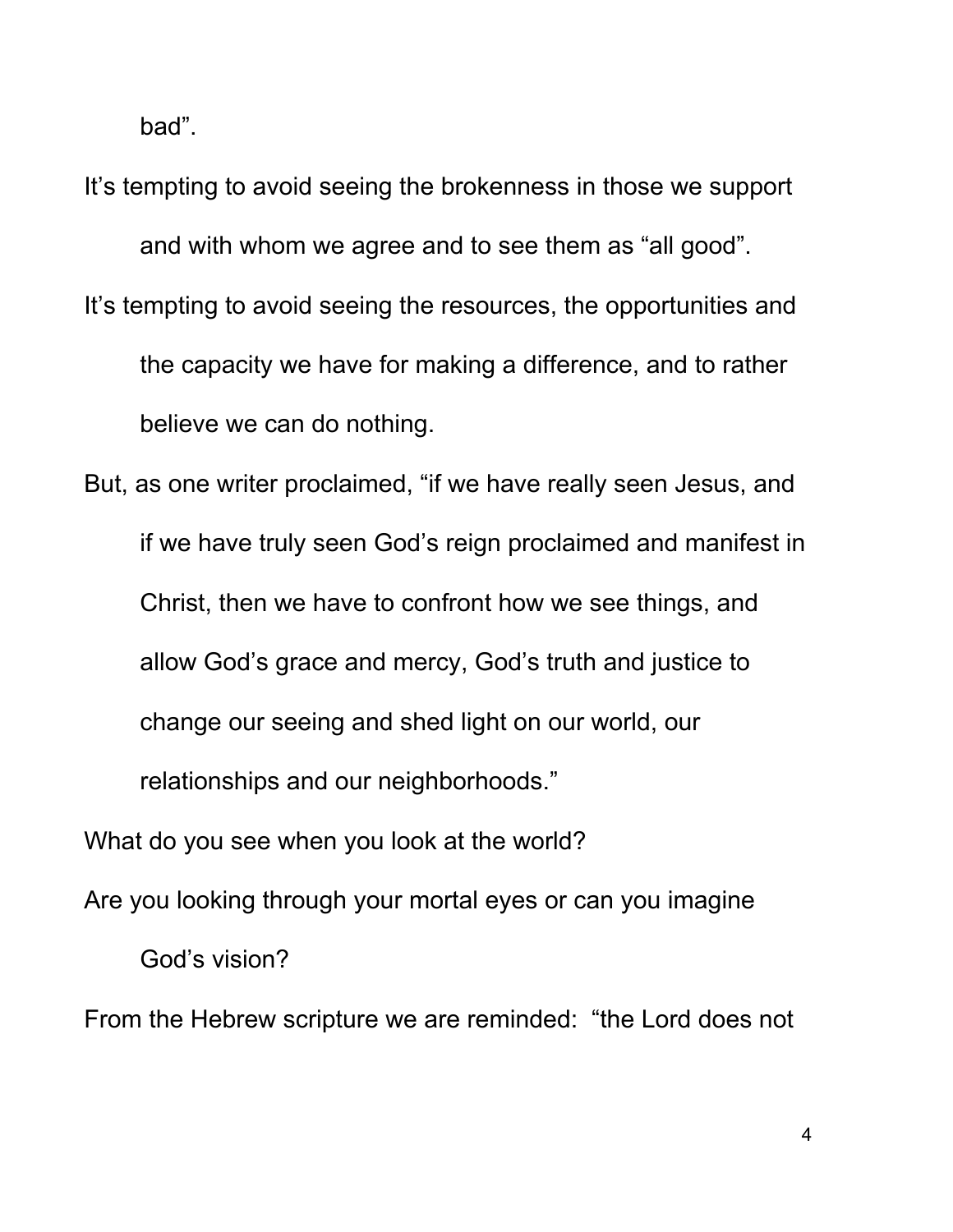see as mortals see, but looks on the heart."

How do you see other people?

In the reading from 1Samuel, Samuel looks upon David and sees

a small shepherd boy, but God sees a king.

In our gospel reading, Jesus sees a man born blind and he is

moved by compassion to give the man sight.

The disciples see a sinner and they jump to judgment.

The neighbors see a beggar, or perhaps have stopped seeing the man at all.

The Pharisees see a threat and spring into defensive mode.

The man sees himself as the recipient of an unimaginable gift –

both sight and faith.

Which vision resonates with you?

Who are you in this story?

This exercise is not meant to judge but to help us understand that

our own limited vision might be precluding us from seeing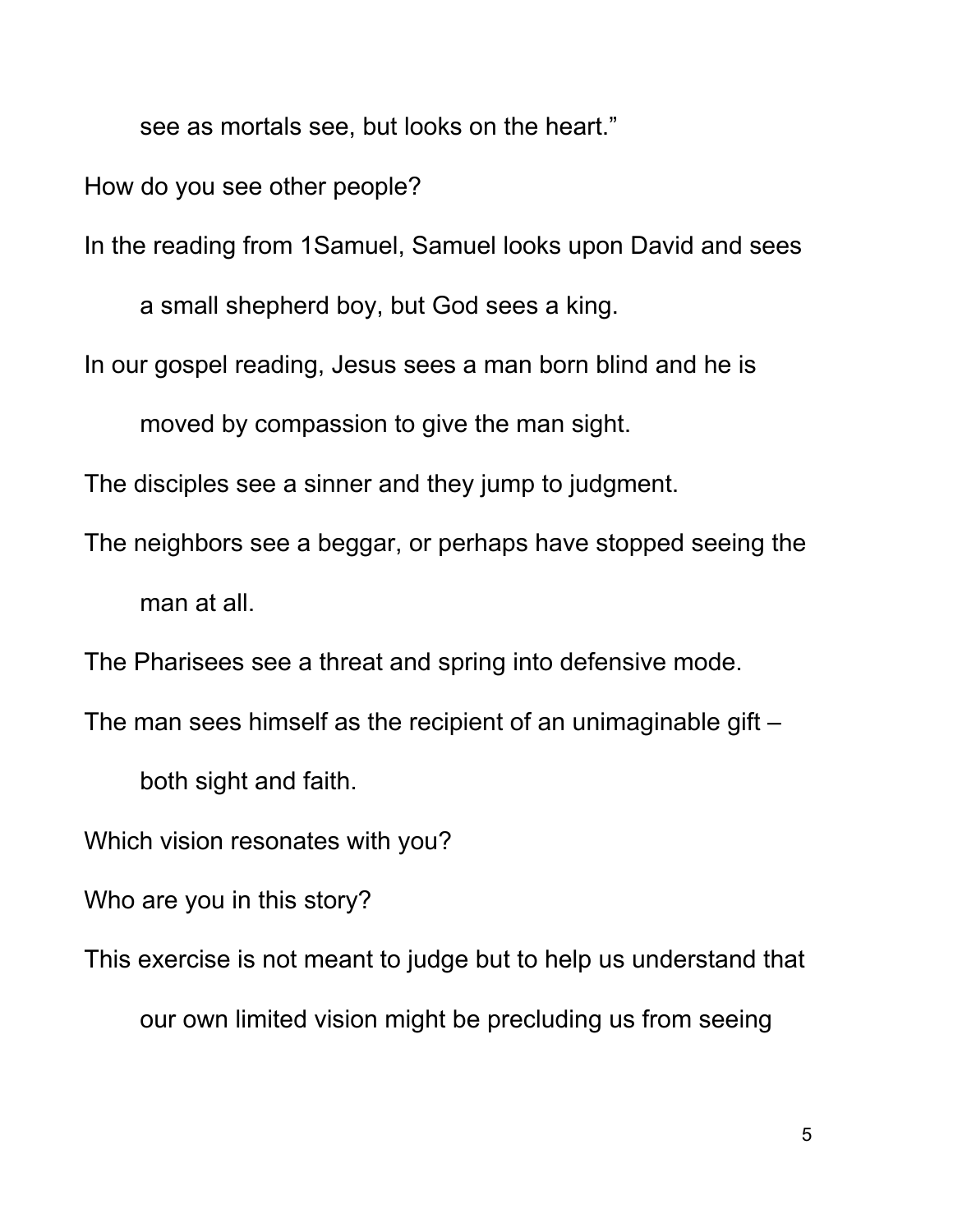God's grace and glory all around us.

When we look on another person with anything less than Christ-like compassion we are robbing ourselves of the opportunity to experience grace.

I heard a fascinating report on the radio this week about a group called 'Ceasefire.'

Led by Dr. Gary Slutkin, a professor of public health at the University of Illinois – Chicago, this group advocates changing the way we view gun violence – embracing a public health model to see violence as a contagious disease.

- Dr. Slutkin argues "The root cause of cholera is cholera," "The root cause of violence is violence." He says there's a reason why some neighborhoods are plagued by gun violence.
- "The definition of contagious is it produces more of itself, and how much you've been exposed is the predictor of whether you're likely to do it," he says. "So this is a health problem."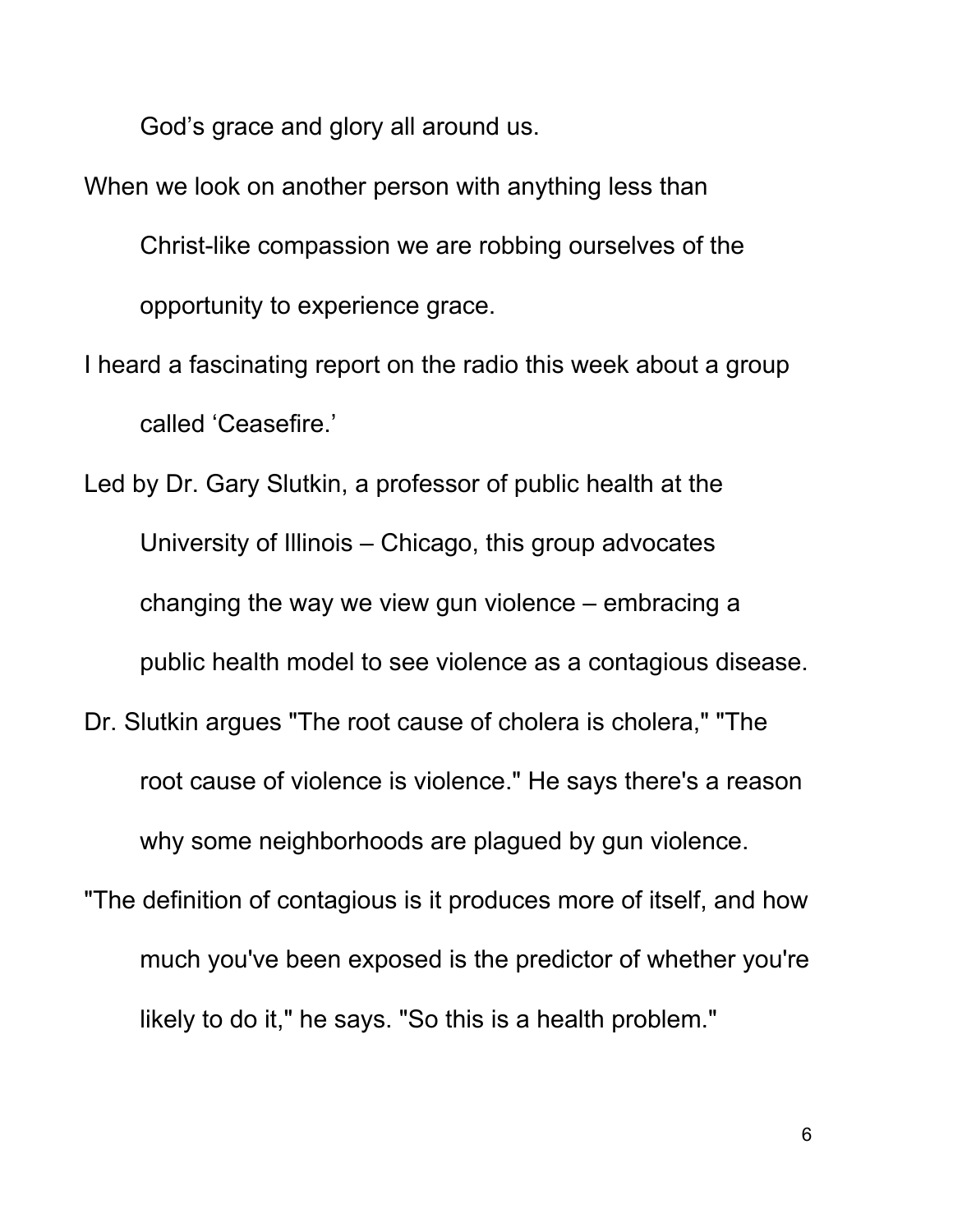*Ceasefire* has been interrupting the cycle of violence with measurable success.

Many of their advocates, who call themselves 'violence

interrupters' are former gang members who were helped to

transform their lives by re-envisioning their relationships.

They were trained to sort out disagreements and refrain from

retaliatory violence.

These young people were transformed by the opportunity to see things from a different perspective.

This is the message Jesus is trying to convey in today's gospel.

By using the extraordinary process of making mud and putting it

on the man's eyes, he engages the man in his own healing.

The blind man must allow Jesus to do something unusual- allow a

stranger to put mud made of spittle in his eyes.

Next he must participate by going to the prescribed river and washing.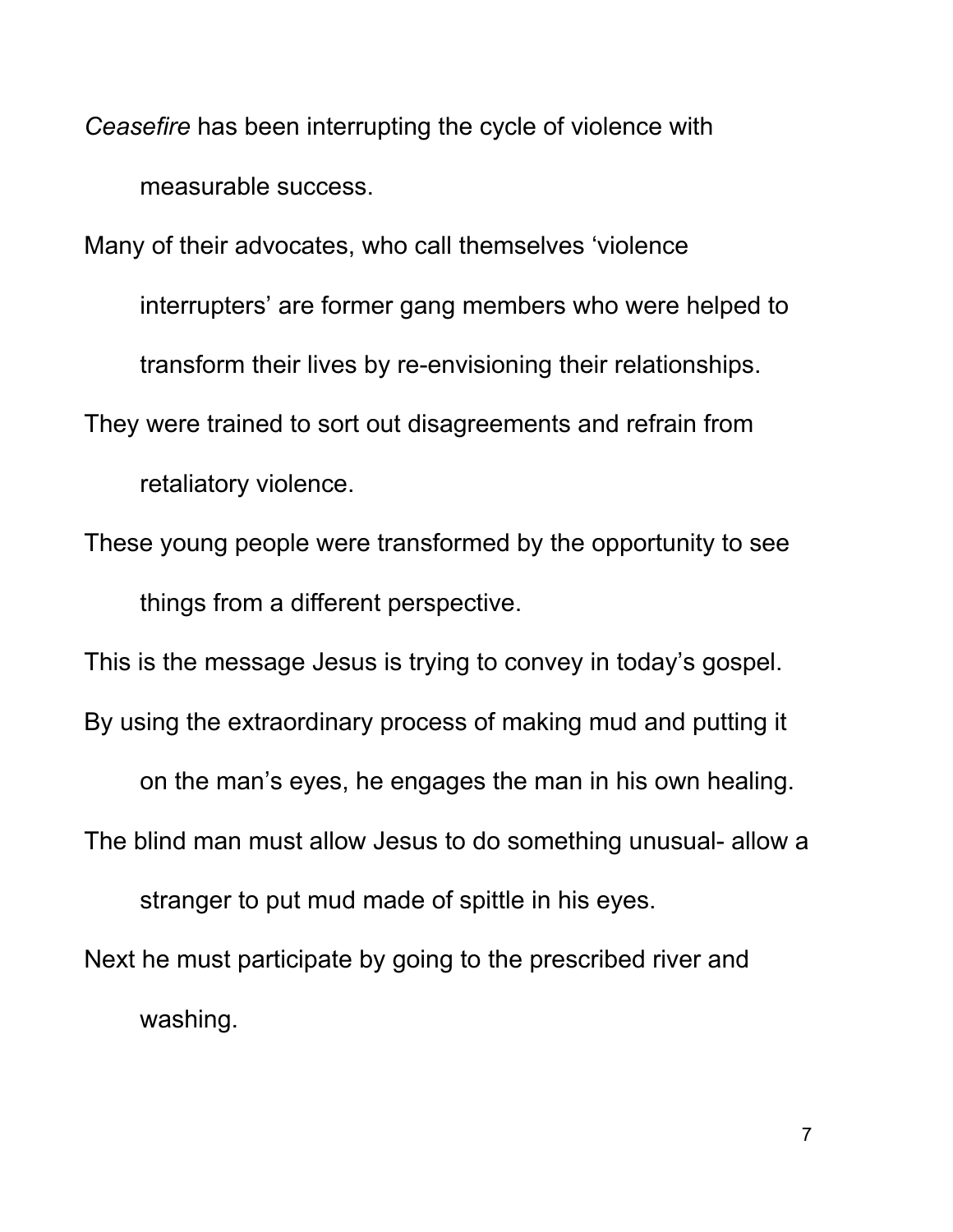Finally, he must witness to others what he has experienced. A story of compassion; of trust; of transformation; of grace; A story of faith.

This is our story.

Jesus looks upon you with compassion and recognizes what you need.

Jesus offers you healing and transformation – but you must

accept ---you must do your part.

What is it in you that crys out for God's healing touch?

What are you willing to do to transform your life?

How often do you witness to your faith?

My friends, in this season of Lent we are called to look deeply at

our relationship with God.

We are challenged to identify the broken places in our lives and to

place them in God's hands.

Transformation is always preceded by trust.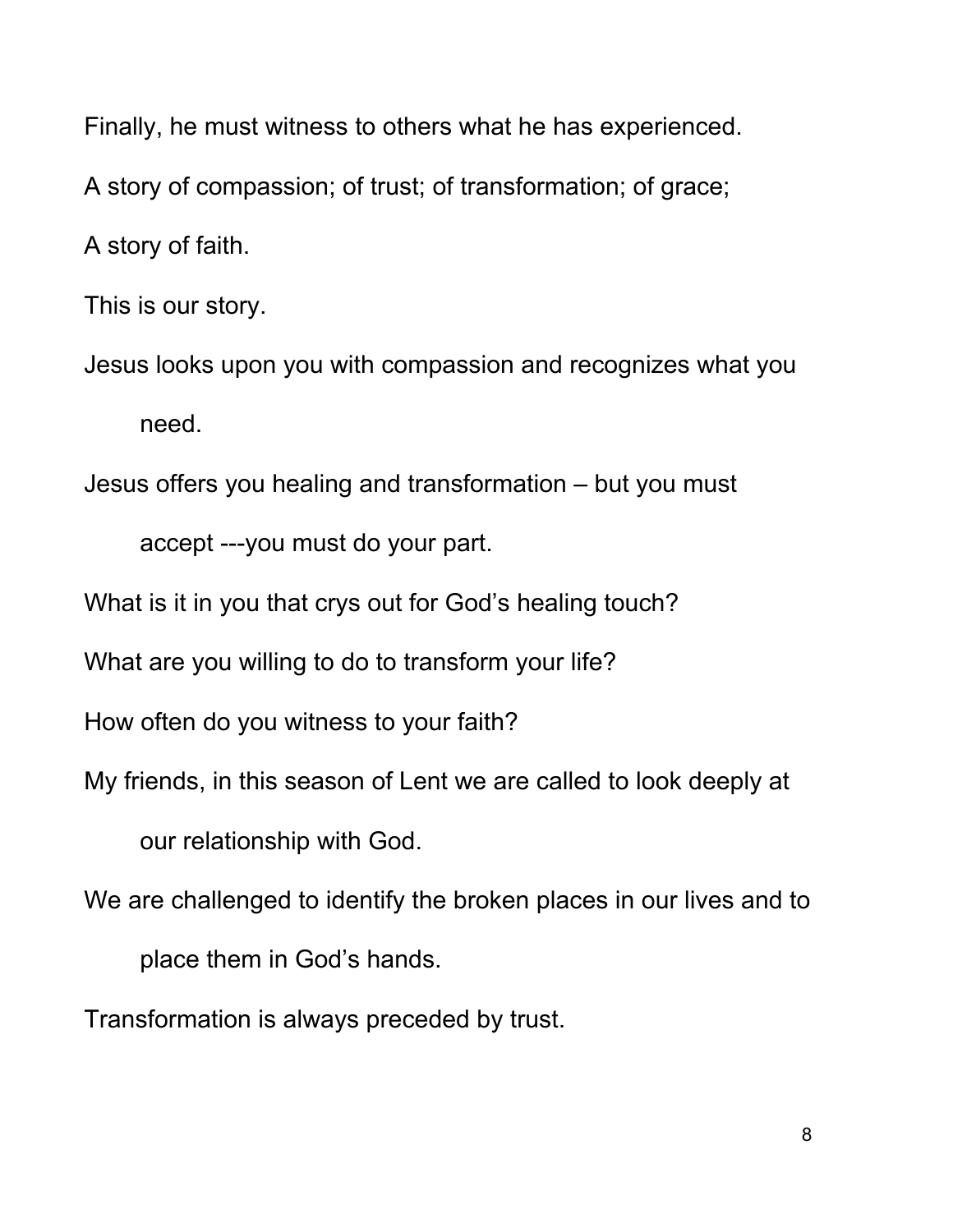You will not see changes in your life until you believe that they are possible.

God's power is so great – unimaginable to our limited human brains.

- Scripture gives us metaphors for describing God, but they all fall short: gardener, shepherd, light, water, bread…each only hinting at the enormity of God.
- Our stories are no different than the stories of all those people in the Chicago airport…they are no different than the shepherd boy chosen to be king.
- They can, however, be transformed, made holy, by allowing God into our lives.

I read something this week that said, 'if you want to be a person of faith – just pretend that you are."

Live your life trusting that the God who breathed life into you, creating you from the dust of the earth, wants the best for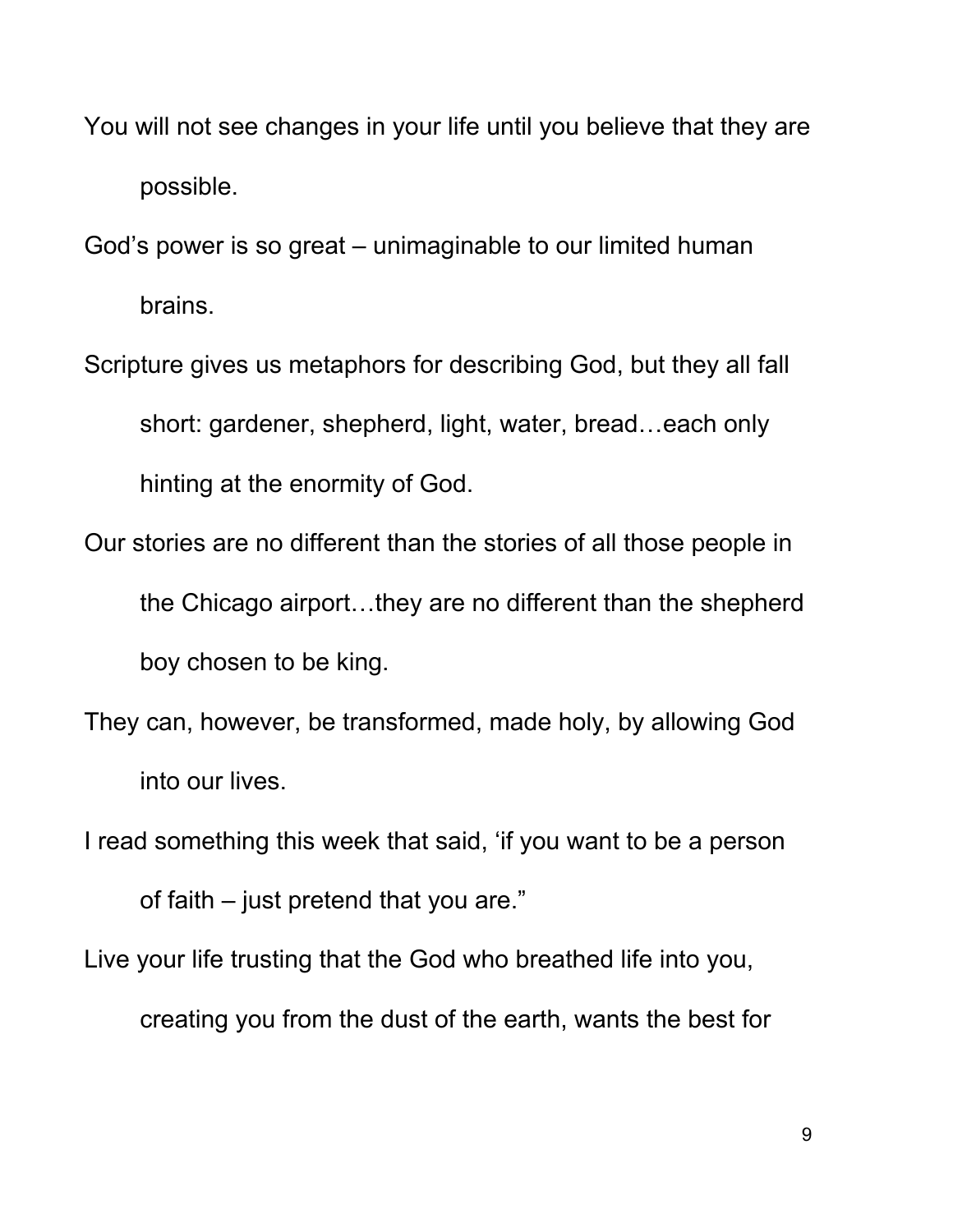you.

All you have to do is trust.

Have faith. Have hope. Spread love. Be at peace.

Amen.

Gracious and loving God, we turn to you this day seeking your

presence in our lives.

We call you to this place, in this moment of time, to help us live up

to our God-given potential.

Grant us the grace, we pray, to be models of compassion in our

world.

We yearn to live out your vision for us – lead us to still waters and

green pastures.

Protect us, guide us, restore our souls.

We turn to you now with prayers for those whom we love.

For those who are sick, we pray for healing.

For those who mourn, we pray for comfort.